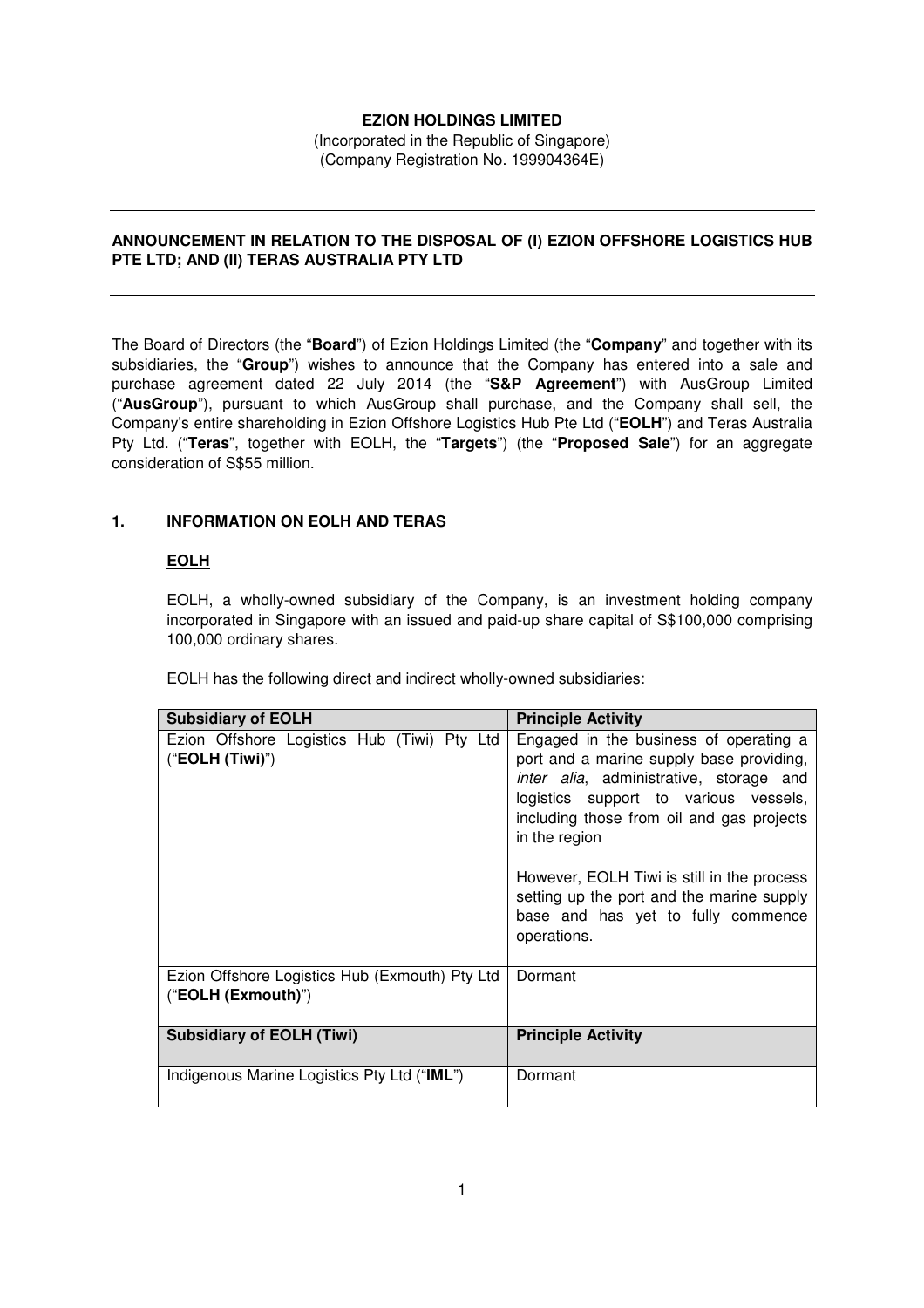#### **Teras**

Teras, a company incorporated in Australia and a 90%-owned subsidiary of the Company, provides ship chartering services and maritime training to indigenous workers in Australia with an issued and paid-up share capital of A\$1,250,000 comprising 1,111,111 ordinary shares.

#### **2. INFORMATION ON THE PROPOSED SALE**

#### **2.1 Consideration**

The aggregate consideration of S\$55 million (the "**Consideration**") was arrived at on a willing-buyer and wiling-seller basis, after negotiations which were conducted on arm's length between the parties, and take into account, *inter alia*, the net tangible assets of the Targets and the fair market value of the Targets of approximately S\$55 million set out in the independent valuation report dated 10 July 2014 commissioned by the Company and prepared by Stone Forest Corporate Advisory Pte. Ltd.

The Consideration of S\$55 million shall be satisfied in the following manner on completion of the Proposed Acquisition ("**Completion**"):

- (a) S\$14 million in cash; and
- (b) 92,155,541 new fully paid ordinary shares in the capital of the Company ("**Consideration Shares**") having a total value of S\$41 million, issued at a price of S\$0.4449 per Consideration Share (the "**Issue Price**").

#### **2.2 Rationale for and benefits for the Proposed Sale**

In line with the prospect statement made in 1Q2014 results announcement on 7 May 2014, the Proposed Sale will allow the Company to continue its focus on investments in Service Rigs to meet the strong demand for such Service Rigs.

Furthermore, the business of the Targets and AusGroup are complementary but not in competition due to different services provided to similar clients in the similar geographical area of operations.

The Company will own approximately 17.83% of the enlarged share capital of AusGroup upon completion of the Proposed Sale and will enjoy the synergy from the fusion of the two complimentary business.

#### **2.3 Conditions Precedent**

Pursuant to the terms of the S&P Agreement, completion of the Proposed Sale is conditional upon, inter alia, the following conditions being satisfied or waived:

(a) the Proposed Sale not being deemed a "very substantial acquisition" or a "reverse takeover" as defined in Chapter 10 of the listing manual of the SGX-ST ("**Listing Manual**");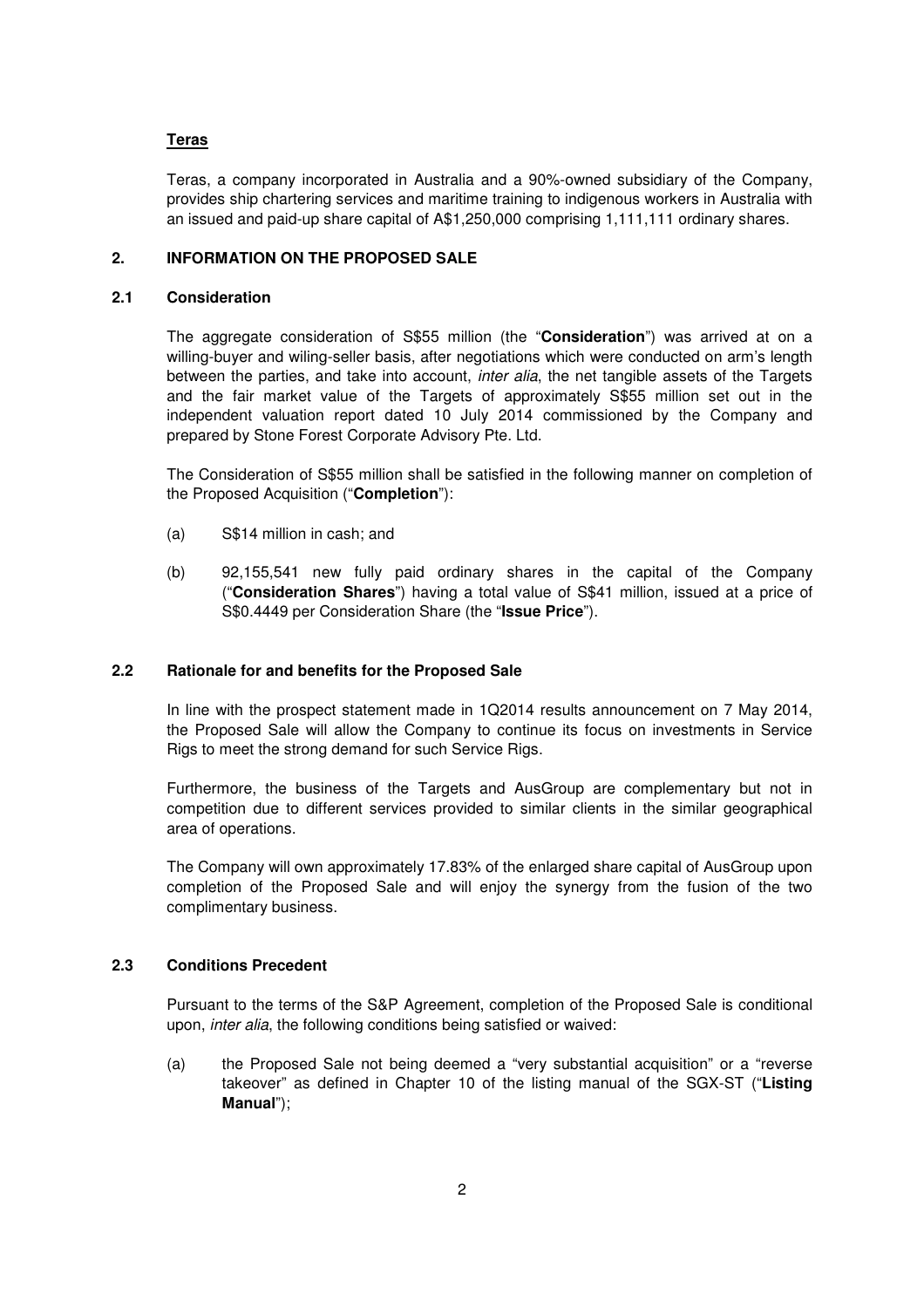- (b) the results of a due diligence exercise by AusGroup over the business, affairs, operations, assets, financial condition, prospects and records of the Targets and their subsidiaries (the "**Target Group Companies**") being satisfactory to the Company in its reasonable discretion;
- (c) the receipt by AusGroup of such waivers or consents as may be necessary to enable AusGroup and/or its nominee(s) to be registered as holder of any and all of the shares of the Targets that AusGroup is acquiring (the "**Sale Shares**");
- (d) AusGroup having obtained shareholders' approval at the extraordinary general meeting in respect of the proposed acquisition of the Targets;
- (e) the Company (and/or its subsidiaries) and AusGroup executing a legally binding transitional arrangements agreement on or prior to Completion pursuant to which the Company (and/or its subsidiaries) will provide AusGroup with such support and assistance following Completion as AusGroup may reasonably require to become able to operate the Target Group (and their respective business activities) on a dayto-day basis as soon as practicable after the Completion; and
- (f) the receipt by AusGroup of in-principle approval of the SGX-ST for the listing and quotation of the Consideration Shares.

If any of the conditions are not satisfied or waived by the date falling three (3) months from the date of the S&P Agreement, the S&P Agreement shall terminate and the provisions thereunder shall cease and be of no further effect (save for certain clauses) and no party shall have claim against the other for any costs, damages, losses or compensation, other than in respect of any antecedent breach of the S&P Agreement.

The Proposed Sale is expected to have a positive impact on the consolidated net tangible assets and earnings per share of the Company for the financial year ending 31 December 2014.

### **3. DOCUMENTS AVAILABLE FOR INSPECTION**

Copies of the S&P Agreement are available for inspection during normal business hours at the Company's registered office at 15 Hoe Chiang Road #12-05, Tower Fifteen, Singapore 089316, for a period of three (3) months from the date of this announcement.

### **4. CAUTION IN TRADING**

The Company will make further announcements relating to the Proposed Sale as and when necessary. The proposed acquisition by AusGroup of the Targets is subject to the approval of the shareholders of AusGroup, and there is no assurance that the aforementioned transactions will be completed. Shareholders are advised to refrain from taking any action which may be prejudicial to their interests before seeking advice from their stockbrokers, bank managers, solicitors, accountants or other professional advisers (as appropriate).